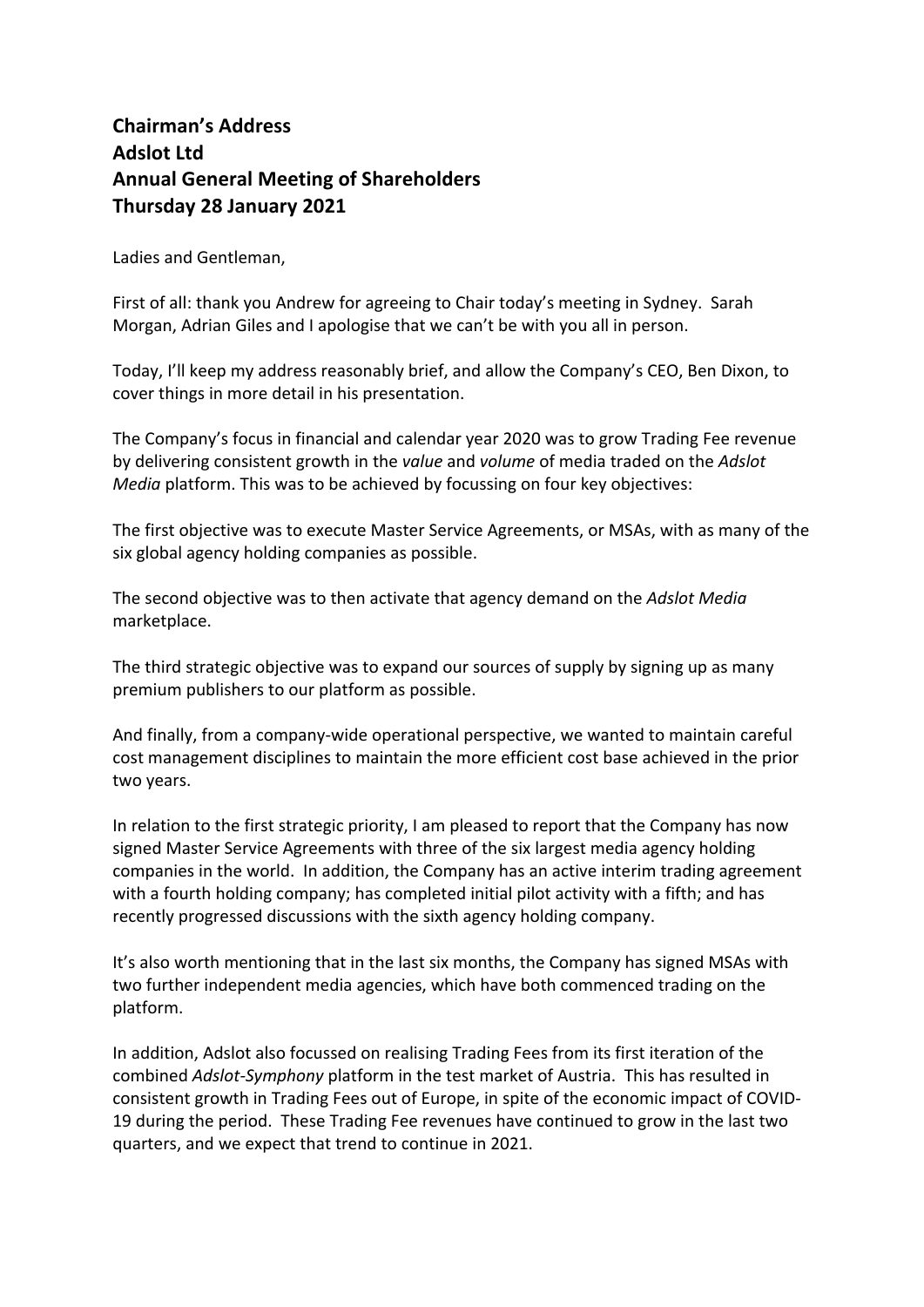The third strategic objective in FY20 was to expand sources of premium publisher inventory on the *Adslot Media* platform to meet growing demand.

The Company made significant progress in this area, signing many new premium publishers, including Associated Newspapers (publishers of the Mail Online, the Daily Mail and Metro in the UK), Bloomberg, the Financial Times, Business Insider and WebMD, to name but a few.

In addition, the Company signed and implemented data partnerships with *Oracle Data Cloud* and *Liveramp* during the year, greatly enhancing the audience targeting capabilities of the *Adslot Media* platform.

Adslot's core business of *Symphony* continued to perform well in FY20. A strategic partnership integration with *Marathon* in April 2020 also led to the signing and deployment of *Symphony* for Omnicom Media Group in the Netherlands. More integrated deployments in partnership with *Marathon* are expected in Europe in 2021.

Finally, our fourth strategic priority was to continue our focus on cost management.

To that end, we saw a further reduction in operating costs (down 9%), with the Company's Adjusted EBITDA Loss\* reducing from \$2.6M in FY19 to \$1.2M in FY20. Adjusted NPAT Loss\* also reduced from \$7.0M in FY19 to \$5.1M in FY20.

In addition, the Company undertook further cost reduction initiatives in March 2020 following the onset of COVID-19, including all directors not taking any fees for seven months, while key executives and staff took salary cuts of up to 30% for a good part of the year.

From a cash perspective, cash receipts grew 11% from \$17.4M in FY19 to \$19.3M in FY20. The Company reported a closing cash balance of \$6.2M as at 30 June 2020, and the Company is currently holding \$7.48M as at 31 December 2020, following a recent, small capital raising.

Although the impact of the pandemic, social unrest and political instability in the US and other markets caused unexpected delays and logistical problems throughout calendar 2020, the Company still managed to achieve four consecutive quarters of trading growth on *Adslot Media* in that period. Agency engagement levels are at an all-time high, and the management team have great confidence in delivering strong growth in Trading Fees in 2021.

In closing, the rest of calendar 2021 will be focused on five key strategic and operational initiatives:

- First: driving activation and trading activity from previously signed global agency holding companies;
- Second: executing Master Service Agreements (MSAs) with the three remaining global agency holding companies;